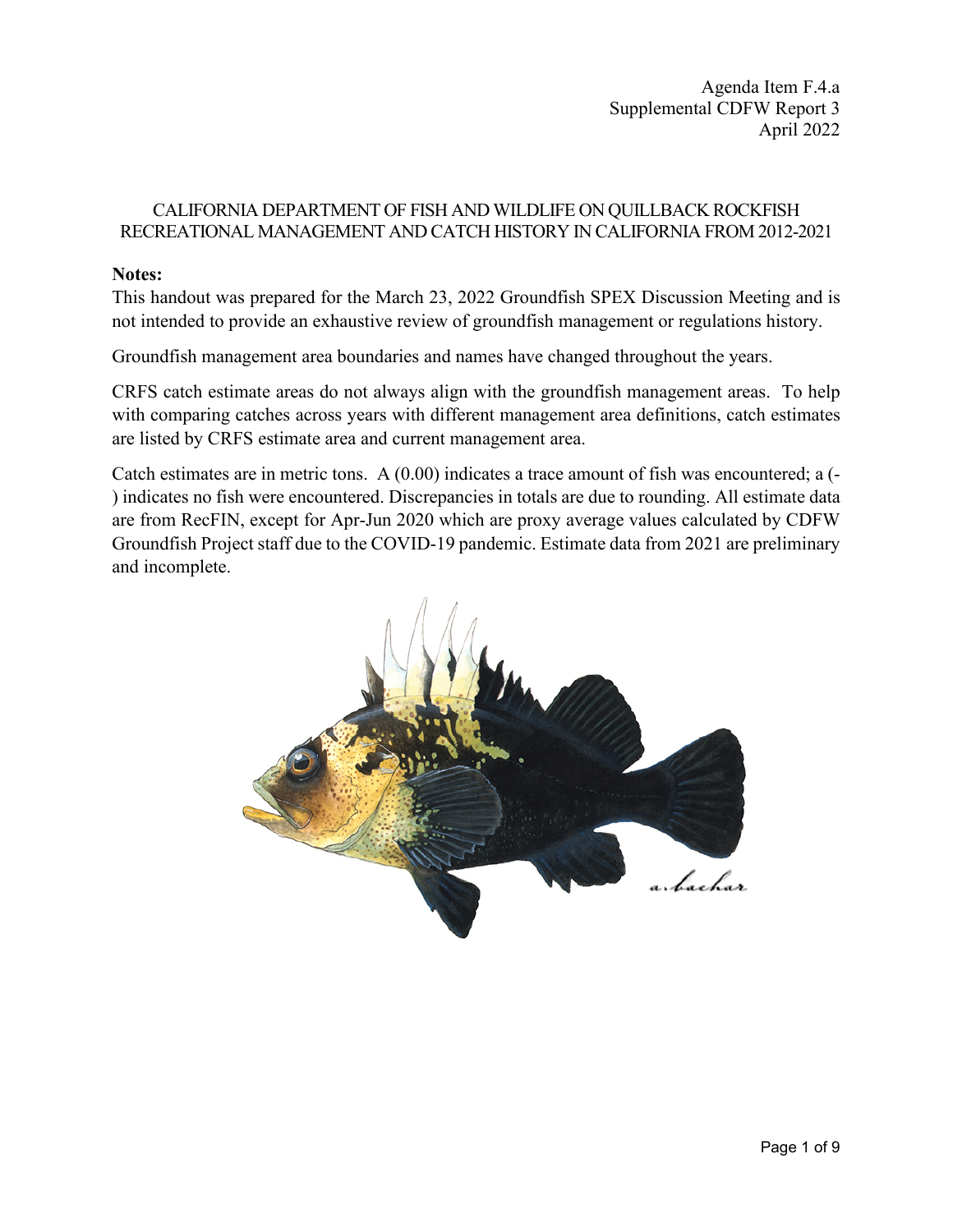# Quillback Rockfish - Seasons and Depths

# **2021**

# *Season Structure*

## **Table 1. Recreational groundfish season dates and depth restrictions by management area for 2021.**

| Management<br>Area   | Jan |        | Feb   Mar |                                                   | $Apr$ May | Jun <sup>1</sup> |                                      | Jul $\vert$ Aug | $\blacksquare$ Sep          | Oct   Nov |  | Dec       |  |  |  |
|----------------------|-----|--------|-----------|---------------------------------------------------|-----------|------------------|--------------------------------------|-----------------|-----------------------------|-----------|--|-----------|--|--|--|
| <b>Northern</b>      |     |        | Closed    |                                                   |           |                  | May $1 - \text{Oct } 31, \leq 30$ fm |                 |                             |           |  | All Depth |  |  |  |
| Mendocino            |     |        | Closed    | All Depth<br>May $1 - \text{Oct } 31, \leq 30$ fm |           |                  |                                      |                 |                             |           |  |           |  |  |  |
| <b>San Francisco</b> |     | Closed |           |                                                   |           |                  |                                      |                 | Apr $1 - Dec 31, \le 50$ fm |           |  |           |  |  |  |
| Central              |     | Closed |           | Apr $1 - Dec 31, \le 50$ fm                       |           |                  |                                      |                 |                             |           |  |           |  |  |  |
| Southern             |     | Closed |           | Mar $1 - Dec 31, \le 100$ fm                      |           |                  |                                      |                 |                             |           |  |           |  |  |  |

## *Catch Estimates*

# **Table 2. Quillback rockfish catch estimates by estimate and management area and month for 2021.**

| <b>Estimate Area</b> | <b>Current Management</b><br>Area |  |          |  |  |  |                                                                              | Jan   Feb   Mar   Apr   May   Jun   Jul   Aug   Sep   Oct   Nov   Dec   Total |
|----------------------|-----------------------------------|--|----------|--|--|--|------------------------------------------------------------------------------|-------------------------------------------------------------------------------|
| Northern             | Northern                          |  | $\sim$   |  |  |  | $0.09 \mid 0.39 \mid 0.91 \mid 0.87 \mid 0.27 \mid 0.15 \mid 0.39 \mid 0.01$ | 3.07                                                                          |
| Mendocino            | Mendocino                         |  | $\sim$   |  |  |  | $0.44 \mid 0.65 \mid 0.85 \mid 0.80 \mid 0.27 \mid 0.04 \mid 0.15 \mid 0.22$ | 3.42                                                                          |
| San Francisco        | San Francisco                     |  | $-10.02$ |  |  |  | $0.01 \mid 0.04 \mid 0.35 \mid 1.26 \mid 0.71 \mid 0.73 \mid 0.41 \mid 0.52$ | 4.06                                                                          |
| Central              | Central                           |  | $-10.02$ |  |  |  | $- 0.03 0.11 0.04 0.01 0.03 0.01$                                            | 0.24                                                                          |
| Southern             | Southern                          |  |          |  |  |  |                                                                              |                                                                               |
|                      |                                   |  |          |  |  |  |                                                                              | Total Estimate   10.79                                                        |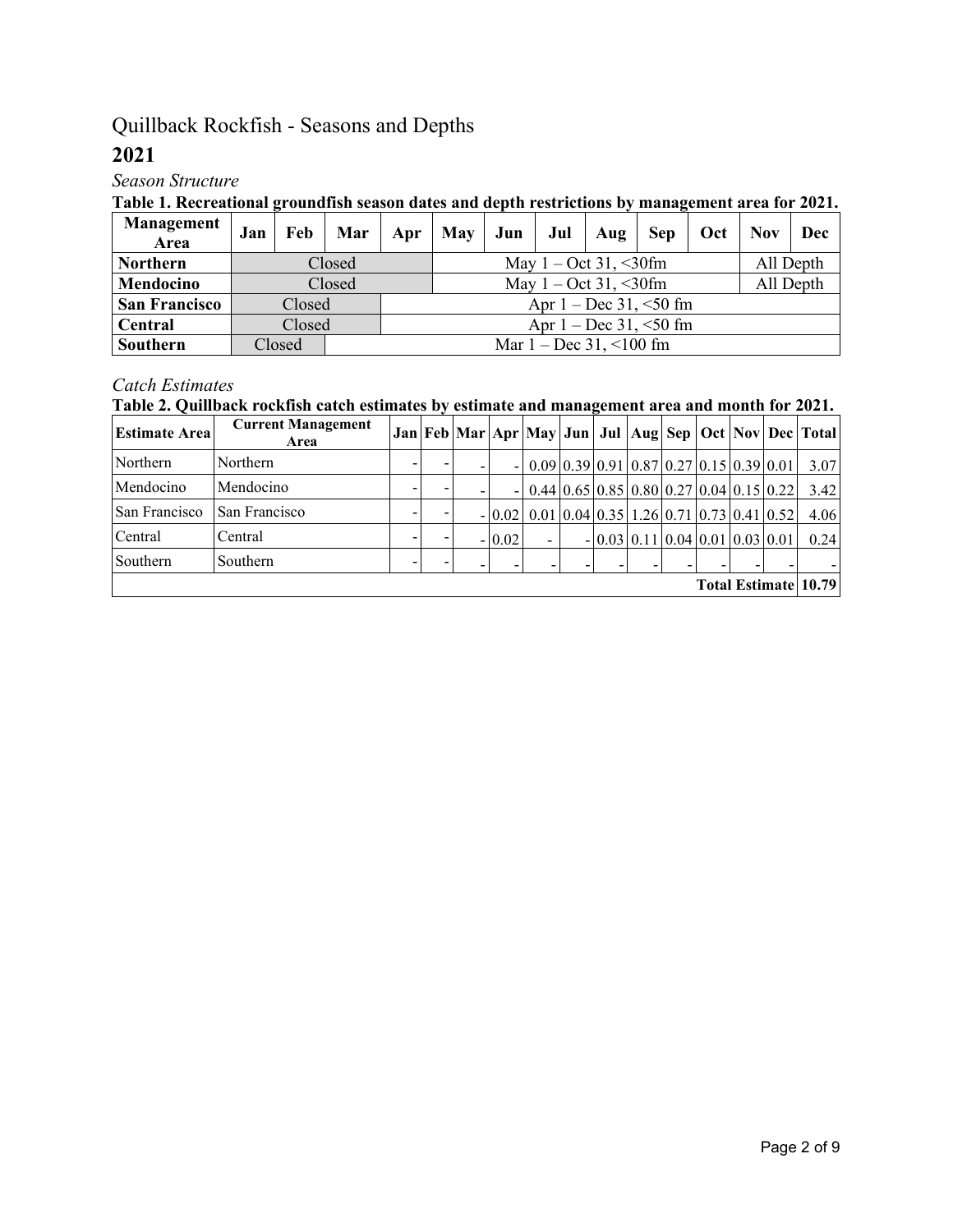*Season Structure*

| Table 3. Recreational groundfish season dates and depth restrictions by management area for 2020. |
|---------------------------------------------------------------------------------------------------|
|---------------------------------------------------------------------------------------------------|

| <b>Management</b><br>Area | Jan |        | Feb   Mar |                                                   | Apr   May   Jun |  |  | Jul Aug                              |                             | Sep   Oct   Nov |  | Dec       |  |  |  |
|---------------------------|-----|--------|-----------|---------------------------------------------------|-----------------|--|--|--------------------------------------|-----------------------------|-----------------|--|-----------|--|--|--|
| <b>Northern</b>           |     |        | Closed    |                                                   |                 |  |  | May $1 - \text{Oct } 31, \leq 30$ fm |                             |                 |  | All Depth |  |  |  |
| Mendocino                 |     |        | Closed    | All Depth<br>May $1 - \text{Oct } 31, \leq 20$ fm |                 |  |  |                                      |                             |                 |  |           |  |  |  |
| <b>San Francisco</b>      |     | Closed |           |                                                   |                 |  |  |                                      | Apr $1 - Dec 31, \le 40$ fm |                 |  |           |  |  |  |
| Central                   |     | Closed |           |                                                   |                 |  |  |                                      | Apr $1 - Dec 31, \le 50$ fm |                 |  |           |  |  |  |
| <b>Southern</b>           |     | Closed |           |                                                   |                 |  |  | Mar $1 - Dec 31, \le 75$ fm          |                             |                 |  |           |  |  |  |

## *Catch Estimates*

**Table 4. Quillback rockfish catch estimates by estimate and management area and month for 2020. Due to the COVID-19 pandemic, CRFS catch estimates are not available for April-June. Proxy catch values (***in italics)* **were calculated using the average monthly catch from 2017-2019 and reducing those values to approximate expected reductions to fishing effort during those months**

| <b>Estimate Area</b> | <b>Current Management</b><br>Area |  |  |                                                 |  |  |          |                       |          | Jan   Feb   Mar   <i>Apr   May   Jun  </i> Jul   Aug   Sep   Oct   Nov   Dec   Total |
|----------------------|-----------------------------------|--|--|-------------------------------------------------|--|--|----------|-----------------------|----------|--------------------------------------------------------------------------------------|
| Northern             | Northern                          |  |  | $-0.1902712412910701015005002$                  |  |  |          |                       |          | 4.77                                                                                 |
| Mendocino            | Mendocino                         |  |  | $-  0.11 0.09 0.45 0.59 0.30 0.59 0.30 0.22 $   |  |  |          |                       |          | 2.66                                                                                 |
| San Francisco        | San Francisco                     |  |  | $-0.01[0.09]0.08[0.19]0.55[0.01]0.13[0.07]0.01$ |  |  |          |                       |          | 1.12                                                                                 |
| Central              | Central                           |  |  | $-0.0000001004001001$                           |  |  | $-10.02$ |                       | $-10.03$ | 0.15                                                                                 |
| Southern             | Southern                          |  |  |                                                 |  |  |          |                       |          |                                                                                      |
|                      |                                   |  |  |                                                 |  |  |          | <b>Total Estimate</b> |          | 8.70                                                                                 |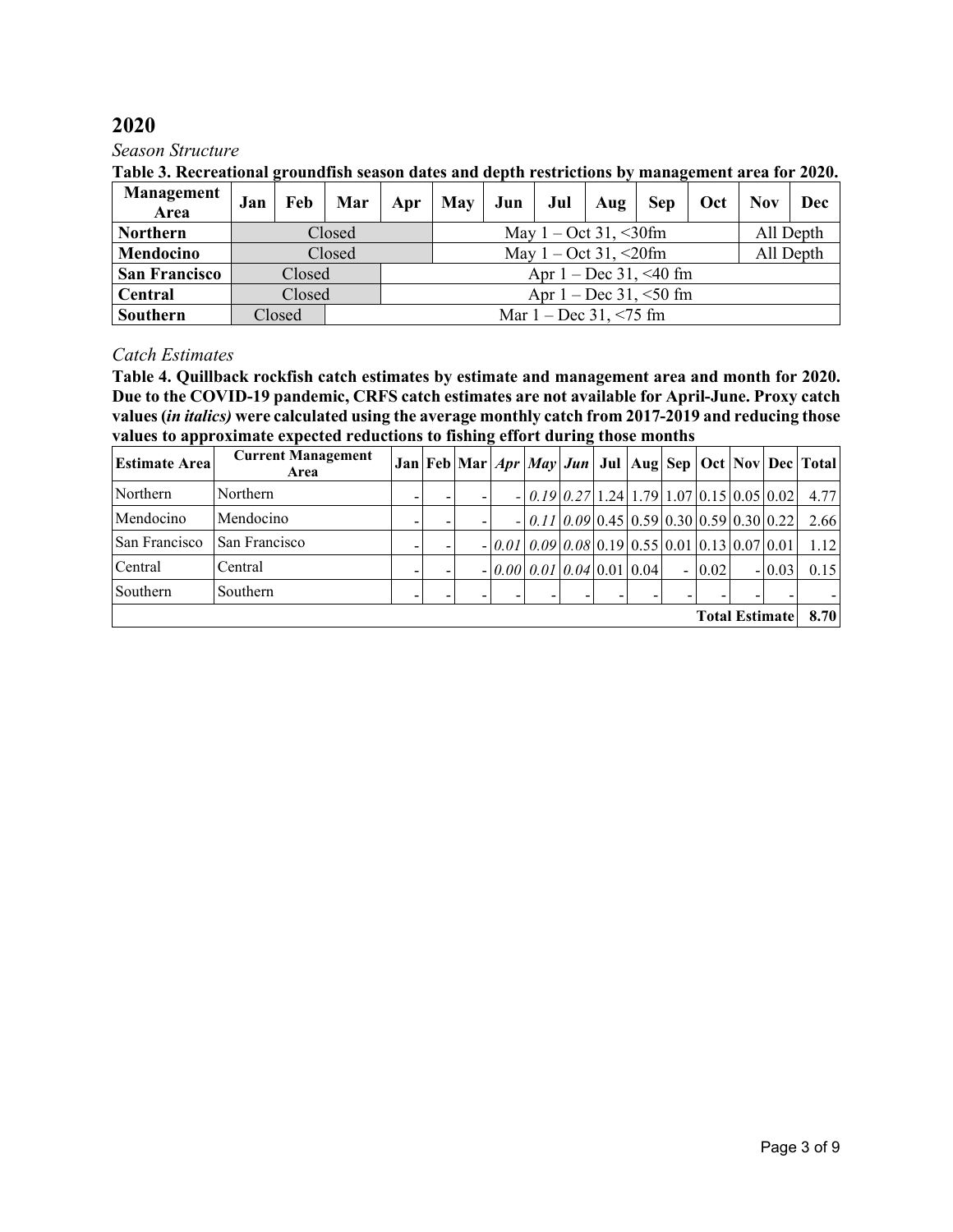### *Season Structure*

## **Table 5. Recreational groundfish season dates and depth restrictions by management area for 2019.**

| <b>Management</b><br>Area | Jan |        | Feb   Mar | Apr                                               | $\vert$ May $\vert$ | Jun |                                      | Jul   Aug | <b>Sep</b>                  | Oct | <b>Nov</b> | Dec       |  |  |  |
|---------------------------|-----|--------|-----------|---------------------------------------------------|---------------------|-----|--------------------------------------|-----------|-----------------------------|-----|------------|-----------|--|--|--|
| <b>Northern</b>           |     |        | Closed    |                                                   |                     |     | May $1 - \text{Oct } 31, \leq 30$ fm |           |                             |     |            | All Depth |  |  |  |
| Mendocino                 |     |        | Closed    | All Depth<br>May $1 - \text{Oct } 31, \leq 20$ fm |                     |     |                                      |           |                             |     |            |           |  |  |  |
| <b>San Francisco</b>      |     | Closed |           |                                                   |                     |     |                                      |           | Apr $1 - Dec 31, \le 40$ fm |     |            |           |  |  |  |
| Central                   |     | Closed |           |                                                   |                     |     |                                      |           | Apr $1 - Dec 31, \le 50$ fm |     |            |           |  |  |  |
| Southern                  |     | Closed |           |                                                   |                     |     | Mar $1 - Dec 31, \le 75$ fm          |           |                             |     |            |           |  |  |  |

# *Catch Estimates*

### **Table 6. Quillback rockfish catch estimates by estimate and management area and month for 2019.**

| <b>Estimate Area</b> | <b>Current Management</b><br>Area |  |   |  |                |                                                                              |                                                                              |  |  |  |  |  |  | Jan   Feb   Mar   Apr   May   Jun   Jul   Aug   Sep   Oct   Nov   Dec   Total |
|----------------------|-----------------------------------|--|---|--|----------------|------------------------------------------------------------------------------|------------------------------------------------------------------------------|--|--|--|--|--|--|-------------------------------------------------------------------------------|
| Northern             | Northern                          |  | - |  | $\sim$         | $0.46 \mid 0.70 \mid 1.33 \mid 1.69 \mid 0.42 \mid 0.15 \mid 0.48 \mid 0.01$ |                                                                              |  |  |  |  |  |  | 5.22                                                                          |
| Mendocino            | Mendocino                         |  |   |  | $\blacksquare$ | $0.16 \mid 0.26 \mid 0.44 \mid 0.12 \mid 0.16 \mid 0.30 \mid 0.88 \mid 0.05$ |                                                                              |  |  |  |  |  |  | 2.36                                                                          |
| San Francisco        | San Francisco                     |  |   |  | $-10.04$       | $0.17 \mid 0.05 \mid 0.50 \mid 0.65 \mid 0.58 \mid 0.67 \mid 0.68 \mid 0.12$ |                                                                              |  |  |  |  |  |  | 3.45                                                                          |
| Central              | Central                           |  |   |  | $-10.02$       |                                                                              | $0.03 \mid 0.10 \mid 0.01 \mid 0.13 \mid 0.02 \mid 0.03 \mid 0.08 \mid 0.02$ |  |  |  |  |  |  | 0.42                                                                          |
| Southern             | Southern                          |  |   |  |                |                                                                              |                                                                              |  |  |  |  |  |  |                                                                               |
| Total Estimate 11.46 |                                   |  |   |  |                |                                                                              |                                                                              |  |  |  |  |  |  |                                                                               |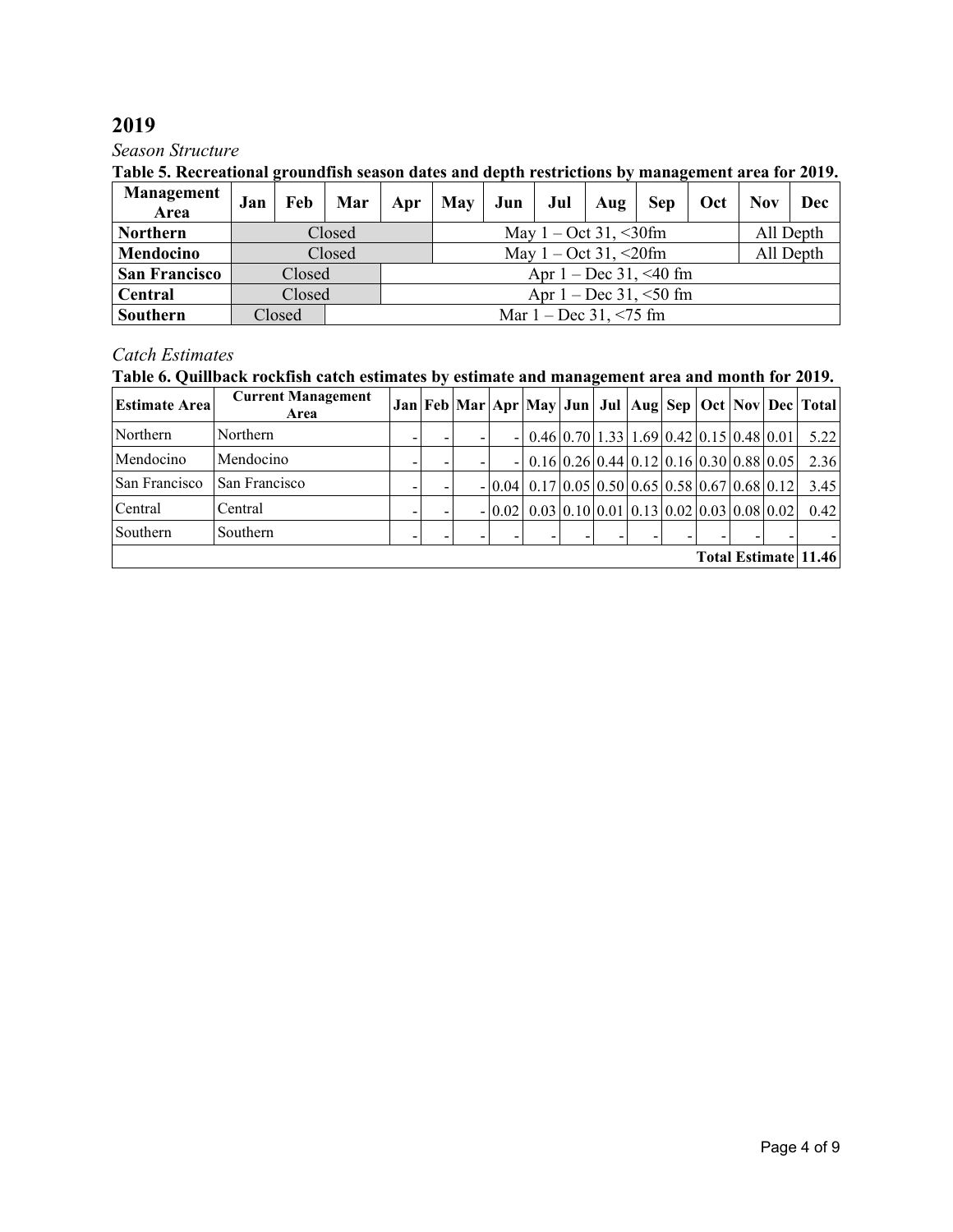### *Season Structure*

**Table 7. Recreational groundfish season dates and depth restrictions by management area for 2018. Inseason changes are denoted by** *italics* **and were made in response to high yelloweye rockfish catches.** 

| Management<br>Area | Jan | Feb    | Mar                         | Apr | May                                                      | Jun | <b>Jul</b>                    | Aug | <b>Sep</b>              | Oct | <b>Nov</b>              | Dec |  |  |  |
|--------------------|-----|--------|-----------------------------|-----|----------------------------------------------------------|-----|-------------------------------|-----|-------------------------|-----|-------------------------|-----|--|--|--|
| Northern           |     |        | Closed                      |     |                                                          |     | May $1 - Aug\ 24, \leq 30$ fm |     |                         |     | Aug 25 – Dec 31, <20 fm |     |  |  |  |
| Mendocino          |     |        | Closed                      |     |                                                          |     | May $1 - Aug\ 24, \leq 20$ fm |     | Aug 25 – Dec 31, <20 fm |     |                         |     |  |  |  |
| San Francisco      |     | Closed |                             |     | Apr $15 - Aug\ 24, \leq 40$ fm                           |     |                               |     | Aug 25 – Dec 31, <30 fm |     |                         |     |  |  |  |
| Central            |     | Closed |                             |     | Aug 25 – Dec 31, <40 fm<br>Apr $1 - Aug\ 24, \leq 50$ fm |     |                               |     |                         |     |                         |     |  |  |  |
| Southern           |     | Closed | Mar $1 - Dec 31, \le 60$ fm |     |                                                          |     |                               |     |                         |     |                         |     |  |  |  |

## *Catch Estimates*

**Table 8. Quillback rockfish catch estimates by estimate and management area and month for 2018.**

| <b>Estimate Area</b> | <b>Current Management</b><br>Area |   |  |   |                                             |                                                                                             |                                                                              |  |  |  |  |  |  | Jan Feb Mar  Apr  May Jun Jul  Aug  Sep   Oct   Nov   Dec   Total |
|----------------------|-----------------------------------|---|--|---|---------------------------------------------|---------------------------------------------------------------------------------------------|------------------------------------------------------------------------------|--|--|--|--|--|--|-------------------------------------------------------------------|
| Northern             | Northern                          | - |  |   |                                             |                                                                                             | $0.49 \mid 0.29 \mid 1.32 \mid 1.16 \mid 0.47 \mid 0.19 \mid 0.20 \mid 0.04$ |  |  |  |  |  |  | 4.15                                                              |
| Mendocino            | Mendocino                         |   |  |   | $-0.012$ 0.40 0.10 0.55 0.15 0.58 0.02 0.18 |                                                                                             |                                                                              |  |  |  |  |  |  | 1.98                                                              |
| San Francisco        | San Francisco                     | - |  |   |                                             | $0.08 \mid 0.29 \mid 0.04 \mid 0.71 \mid 0.64 \mid 0.48 \mid 0.59 \mid 0.72 \mid 0.14 \mid$ |                                                                              |  |  |  |  |  |  | 3.69                                                              |
| Central              | Central                           |   |  | - | 0.05                                        |                                                                                             | $-0.05 \, 0.02 \, 0.04 \, 0.04 \, 0.01 \, 0.00 \, 0.08$                      |  |  |  |  |  |  | 0.29                                                              |
| Southern             | Southern                          |   |  |   |                                             |                                                                                             |                                                                              |  |  |  |  |  |  |                                                                   |
|                      | Total Estimate 10.11              |   |  |   |                                             |                                                                                             |                                                                              |  |  |  |  |  |  |                                                                   |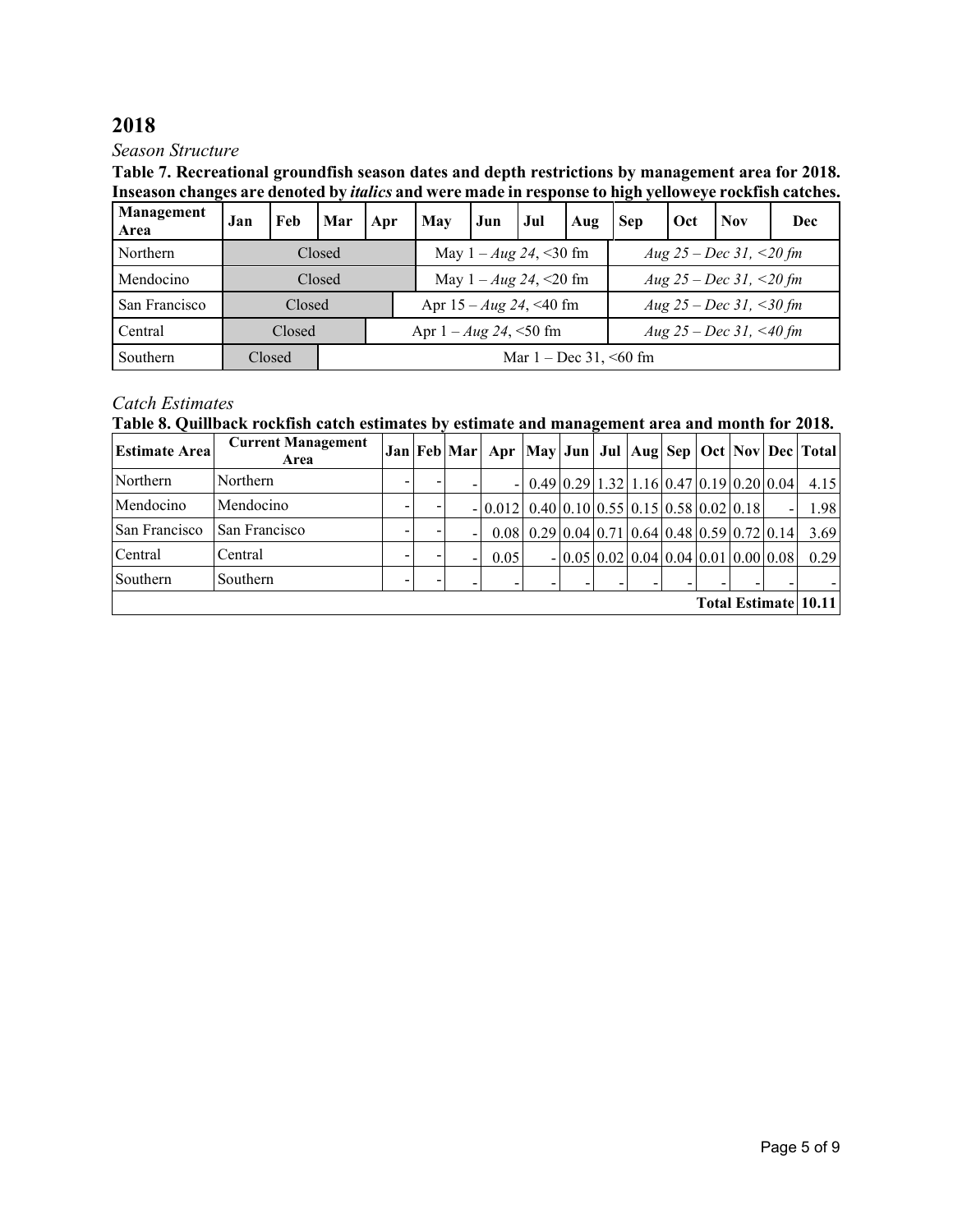*Season Structure*

**Table 9. Recreational groundfish season dates and depth restrictions by management area for 2017. Inseason changes are denoted by** *italics* **and were made in response to high catches of yelloweye rockfish.** 

| Management<br>Area | Jan | Feb    | Mar | Ap                                                  | <b>May</b> | Jun | Jul | Aug                         | <b>Sep</b>                              | Oct |                       | <b>Nov</b>               | Dec |  |  |
|--------------------|-----|--------|-----|-----------------------------------------------------|------------|-----|-----|-----------------------------|-----------------------------------------|-----|-----------------------|--------------------------|-----|--|--|
| Northern           |     | Closed |     |                                                     |            |     |     |                             | May $1 - Oct \, 15, \, 30 \, \text{fm}$ |     |                       | Oct 16-Dec 31, $<$ 20 fm |     |  |  |
| Mendocino          |     | Closed |     |                                                     |            |     |     |                             | May $1 - Oct \, 15, \, 20 \, \text{fm}$ |     |                       | Oct 16-Dec 31, $<$ 20 fm |     |  |  |
| San Francisco      |     | Closed |     |                                                     |            |     |     | April $15 - Oct$ 15, <40 fm |                                         |     | Oct 16-Dec 31, <30 fm |                          |     |  |  |
| Central            |     | Closed |     | April $1 - Oct$ 15, <50 fm<br>Oct 16-Dec 31, <40 fm |            |     |     |                             |                                         |     |                       |                          |     |  |  |
| Southern           |     | Closed |     | Mar $1 - Dec 31, \le 60$ fm                         |            |     |     |                             |                                         |     |                       |                          |     |  |  |

## *Catch Estimates*

**Table 10. Quillback rockfish catch estimates by estimate and management area and month for 2017.**

| <b>Estimate Area</b>  | <b>Current Management</b><br>Area |   |  |  |                          |                                                                                                 |  |  |  |  |  |  |                          | Jan   Feb   Mar   Apr   May   Jun   Jul   Aug   Sep   Oct   Nov   Dec   Total |
|-----------------------|-----------------------------------|---|--|--|--------------------------|-------------------------------------------------------------------------------------------------|--|--|--|--|--|--|--------------------------|-------------------------------------------------------------------------------|
| Northern              | Northern                          | ۰ |  |  |                          | $- 0.17 0.25 1.11 1.34 0.83 0.24 0.01 0.27$                                                     |  |  |  |  |  |  |                          | 4.22                                                                          |
| Mendocino             | Mendocino                         | ۰ |  |  | $\overline{\phantom{a}}$ | $\vert 0.13 \vert 0.06 \vert 0.26 \vert 0.22 \vert 0.29 \vert 0.14 \vert 0.18 \vert 0.10 \vert$ |  |  |  |  |  |  |                          | 1.40                                                                          |
| San Francisco         | San Francisco                     |   |  |  |                          | $- 0.00 $ 0.25 0.23 0.21 0.85 0.42 0.22 0.81 1.08                                               |  |  |  |  |  |  |                          | 4.07                                                                          |
| Central               | Central                           | ۰ |  |  | $\overline{\phantom{a}}$ | $0.02 \mid 0.01 \mid 0.01 \mid 0.01 \mid 0.01 \mid 0.03 \mid$                                   |  |  |  |  |  |  | $\overline{\phantom{0}}$ | 0.08                                                                          |
| Southern              | Southern                          |   |  |  |                          |                                                                                                 |  |  |  |  |  |  |                          |                                                                               |
| <b>Total Estimate</b> |                                   |   |  |  |                          |                                                                                                 |  |  |  |  |  |  |                          | 9.76                                                                          |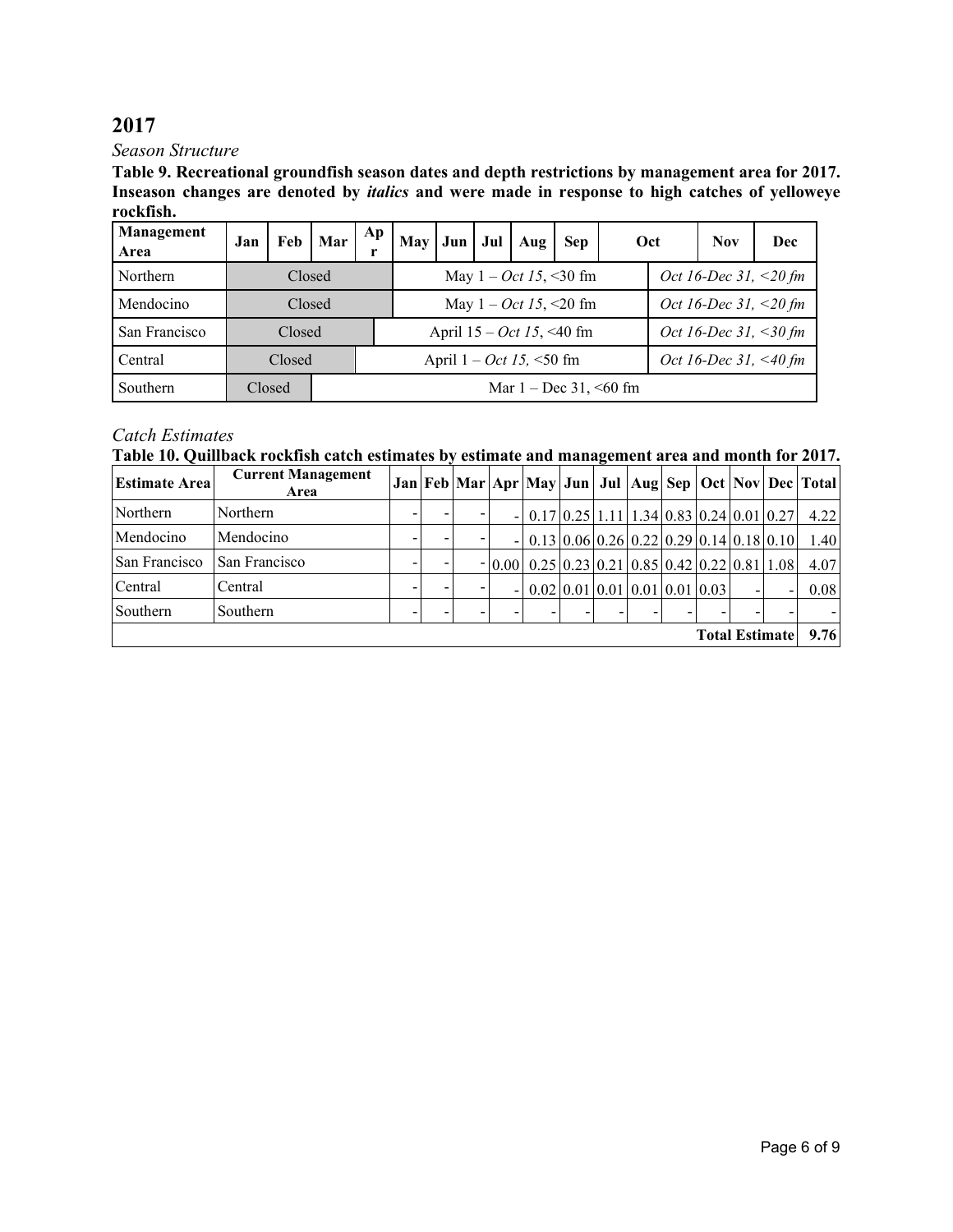# **2015-2016**

### *Season Structure*

#### **Table 11. Recreational groundfish season dates and depth restrictions by management area for 2015 and 2016. No inseason actions occurred during this time.**

| <b>Management Area</b> | Jan | Feb    | Mar   Apr |                         | May | Jun | Jul | Aug                      | <b>Sep</b> | Oct | Nov | Dec    |  |  |  |  |  |  |
|------------------------|-----|--------|-----------|-------------------------|-----|-----|-----|--------------------------|------------|-----|-----|--------|--|--|--|--|--|--|
| Northern               |     |        | Closed    |                         |     |     |     | May 15-Oct 31, <20 fm    |            |     |     | Closed |  |  |  |  |  |  |
| Mendocino              |     |        | Closed    |                         |     |     |     | May 15-Oct 31, $<20$ fm  |            |     |     | Closed |  |  |  |  |  |  |
| San Francisco          |     | Closed |           |                         |     |     |     | Apr 15-Dec $31, < 30$ fm |            |     |     |        |  |  |  |  |  |  |
| Central                |     | Closed |           | Apr 1-Dec $31, < 40$ fm |     |     |     |                          |            |     |     |        |  |  |  |  |  |  |
| Southern               |     | Closed |           | Mar 1-Dec $31, < 60$ fm |     |     |     |                          |            |     |     |        |  |  |  |  |  |  |

## *Catch Estimates*

## **Table 12. Quillback rockfish catch estimates by estimate and management area and month for 2016**.

| <b>Estimate Area</b> | <b>Current Management</b><br>Area |  |                          |                                                                                 |  |  |                       |          | Jan   Feb   Mar   Apr   May   Jun   Jul   Aug   Sep   Oct   Nov   Dec   Total |
|----------------------|-----------------------------------|--|--------------------------|---------------------------------------------------------------------------------|--|--|-----------------------|----------|-------------------------------------------------------------------------------|
| Northern             | Northern                          |  |                          | $- 0.12 0.28 0.51 0.91 0.53 0.08 $                                              |  |  |                       |          | 2.42                                                                          |
| Mendocino            | Mendocino                         |  | $\overline{\phantom{0}}$ | $\vert 0.07 \vert 0.16 \vert 0.11 \vert 0.43 \vert 0.18 \vert 0.08 \vert$       |  |  |                       |          | 1.03                                                                          |
| San Francisco        | San Francisco                     |  |                          | $- 0.14 $ 0.24 0.82 0.43 0.65 2.41 0.13 0.11 0.03                               |  |  |                       |          | 4.97                                                                          |
| Central              | Central                           |  | $\overline{\phantom{a}}$ | $0.01 \,   \, 0.01 \,   \, 0.01 \,   \, 0.03 \,   \, 0.02 \,   \, 0.00 \,   \,$ |  |  |                       | $-10.00$ | 0.07                                                                          |
| Southern             | Southern                          |  |                          |                                                                                 |  |  |                       |          |                                                                               |
|                      |                                   |  |                          |                                                                                 |  |  | <b>Total Estimate</b> |          | 8.48                                                                          |

### **Table 13. Quillback rockfish catch estimates by estimate and management area and month for 2015.**

| <b>Estimate Area</b> | <b>Current Management</b><br>Area |  |                          |                                                                           |                                                                         |  |                       |          | Jan   Feb   Mar   Apr   May   Jun   Jul   Aug   Sep   Oct   Nov   Dec   Total |
|----------------------|-----------------------------------|--|--------------------------|---------------------------------------------------------------------------|-------------------------------------------------------------------------|--|-----------------------|----------|-------------------------------------------------------------------------------|
| Northern             | Northern                          |  |                          | $\vert 0.10 \vert 0.28 \vert 0.96 \vert 0.91 \vert 0.20 \vert 0.17 \vert$ |                                                                         |  |                       |          | 2.62                                                                          |
| Mendocino            | Mendocino                         |  |                          |                                                                           | $0.07 \mid 0.27 \mid 0.23 \mid 0.25 \mid 0.11 \mid 0.06 \mid 0.01 \mid$ |  |                       |          | 0.99                                                                          |
| San Francisco        | San Francisco                     |  |                          | $- 0.03 0.12 0.04 2.39 0.40 0.24 0.11 0.36 0.10 $                         |                                                                         |  |                       |          | 3.78                                                                          |
| Central              | Central                           |  | $\overline{\phantom{a}}$ |                                                                           | $0.01 \mid 0.00 \mid 0.00 \mid 0.02 \mid$                               |  |                       | $-10.01$ | 0.03                                                                          |
| Southern             | Southern                          |  |                          |                                                                           |                                                                         |  |                       |          |                                                                               |
|                      |                                   |  |                          |                                                                           |                                                                         |  | <b>Total Estimate</b> |          | 7.43                                                                          |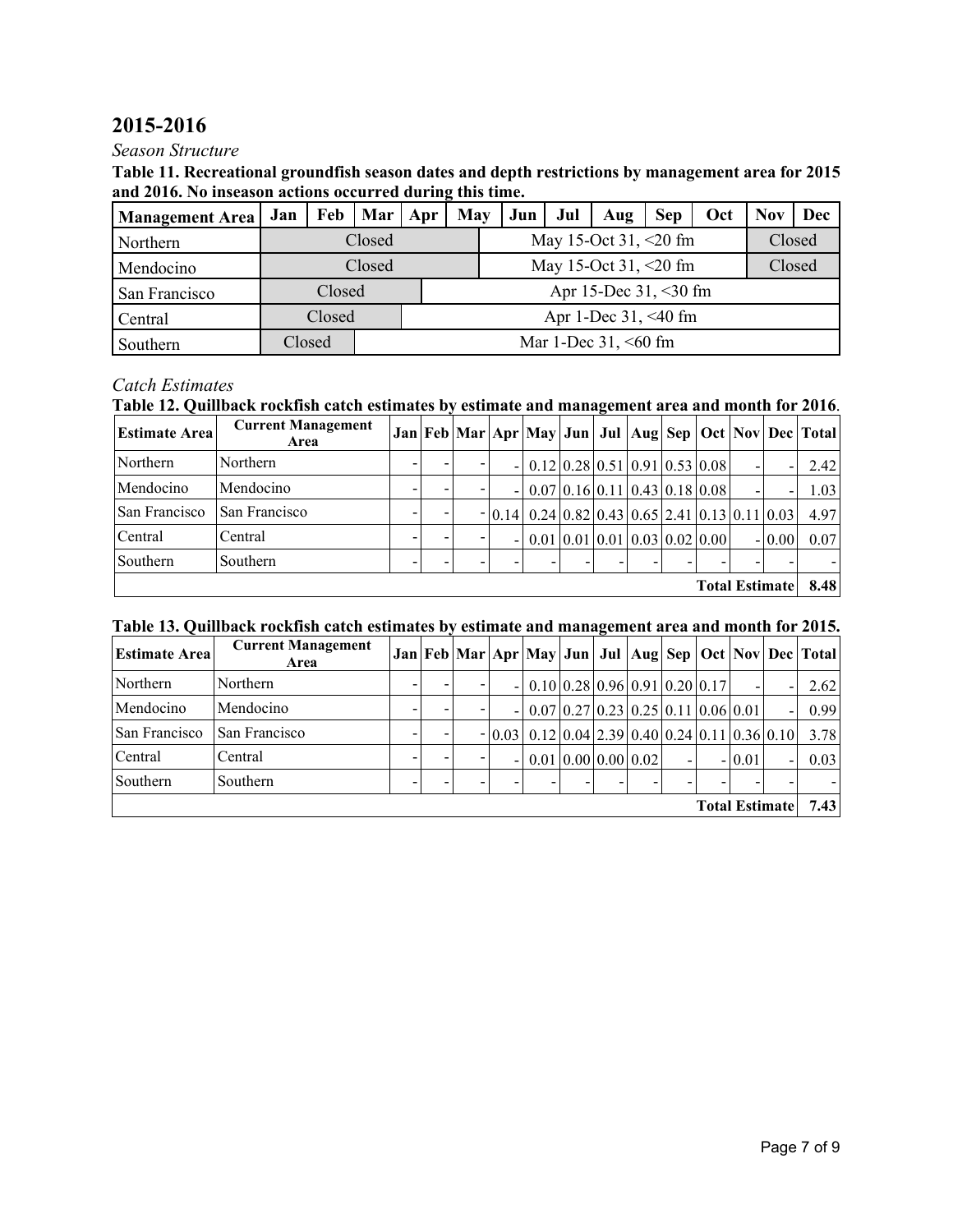# **2013-2014**

### *Season Structure*

#### **Table 14. Recreational groundfish season dates and depth restrictions by management area for 2013 and 2014. No inseason actions occurred during this time.**

| <b>Management Area</b> | Jan | Feb    | Mar                    | Apr                                | May |  | Jun                     | Jul | Aug    | <b>Sep</b>              | Oct | <b>Nov</b> | Dec |
|------------------------|-----|--------|------------------------|------------------------------------|-----|--|-------------------------|-----|--------|-------------------------|-----|------------|-----|
| Northern               |     |        | Closed                 |                                    |     |  | May 15-Oct 31, $<20$ fm |     | Closed |                         |     |            |     |
| Mendocino              |     |        | Closed                 | May 15-Sep $1,1 < 20$ fm<br>Closed |     |  |                         |     |        |                         |     |            |     |
| San Francisco          |     |        | Closed                 |                                    |     |  |                         |     |        | Jun 1-Dec $31, < 30$ fm |     |            |     |
| Central                |     |        | Closed                 | May 1-Dec $31, < 40$ fm            |     |  |                         |     |        |                         |     |            |     |
| Southern               |     | Closed | Mar 1-Dec $31, <50$ fm |                                    |     |  |                         |     |        |                         |     |            |     |

<sup>1</sup> The fishery closed on September 1 in 2013 and September 2 in 2014 in the Mendocino Management Area.

## *Catch Estimates*

### **Table 15. Quillback rockfish catch estimates by estimate and management area and month for 2014.**

| Estimate Area | <b>Current Management</b><br>Area |   |                          |                                                                                 |  |          |  |                                    | Jan   Feb   Mar   Apr   May   Jun   Jul   Aug   Sep   Oct   Nov   Dec   Total |
|---------------|-----------------------------------|---|--------------------------|---------------------------------------------------------------------------------|--|----------|--|------------------------------------|-------------------------------------------------------------------------------|
| Northern      | Northern                          |   | $\overline{\phantom{0}}$ | $\vert 0.04 \vert 0.09 \vert 0.37 \vert 0.66 \vert 0.26 \vert 0.05 \vert$       |  |          |  |                                    | 1.48                                                                          |
| Mendocino     | Mendocino                         |   | $\overline{\phantom{a}}$ | $0.03 \,   \, 0.01 \,   \, 0.19 \,   \, 0.15 \,   \, 0.05 \,   \, 0.00 \,   \,$ |  |          |  |                                    | 0.42                                                                          |
| San Francisco | San Francisco                     |   |                          |                                                                                 |  |          |  | $- 0.01 0.14 0.25 0.01 0.16 0.03 $ | 0.60                                                                          |
| Central       | Central                           | - |                          |                                                                                 |  | $-10.03$ |  |                                    | 0.03                                                                          |
| Southern      | Southern                          |   |                          |                                                                                 |  |          |  |                                    |                                                                               |
|               |                                   |   |                          |                                                                                 |  |          |  | <b>Total Estimate</b>              | 2.52                                                                          |

#### **Table 16. Quillback rockfish catch estimates by estimate and management area and month for 2013.**

| <b>Estimate Area</b>  | <b>Current Management</b><br>Area |  |  |  |                          |      |                                                               |          |  |  |                                   |                          |         | Jan Feb Mar Apr May Jun Jul Aug Sep Oct Nov Dec Total |
|-----------------------|-----------------------------------|--|--|--|--------------------------|------|---------------------------------------------------------------|----------|--|--|-----------------------------------|--------------------------|---------|-------------------------------------------------------|
| Northern              | Northern                          |  |  |  |                          |      | $0.09 \mid 0.24 \mid 0.38 \mid 0.84 \mid 0.25 \mid 0.15 \mid$ |          |  |  |                                   | $\overline{\phantom{0}}$ |         | 1.95                                                  |
| Mendocino             | Mendocino                         |  |  |  |                          |      | $0.09 \mid 0.17 \mid 0.04 \mid 0.14 \mid 0.06 \mid 0.08 \mid$ |          |  |  |                                   |                          | $-0.00$ | 0.59                                                  |
| San Francisco         | San Francisco                     |  |  |  |                          |      |                                                               |          |  |  | $-0.05[0.09]0.06[0.07]0.01[0.07]$ |                          |         | 0.34                                                  |
| Central               | Central                           |  |  |  | $\overline{\phantom{a}}$ | 0.00 |                                                               | $-10.02$ |  |  |                                   |                          |         | 0.02                                                  |
| Southern              | Southern                          |  |  |  |                          |      |                                                               |          |  |  |                                   |                          |         |                                                       |
| <b>Total Estimate</b> |                                   |  |  |  |                          |      |                                                               |          |  |  |                                   | 2.89                     |         |                                                       |